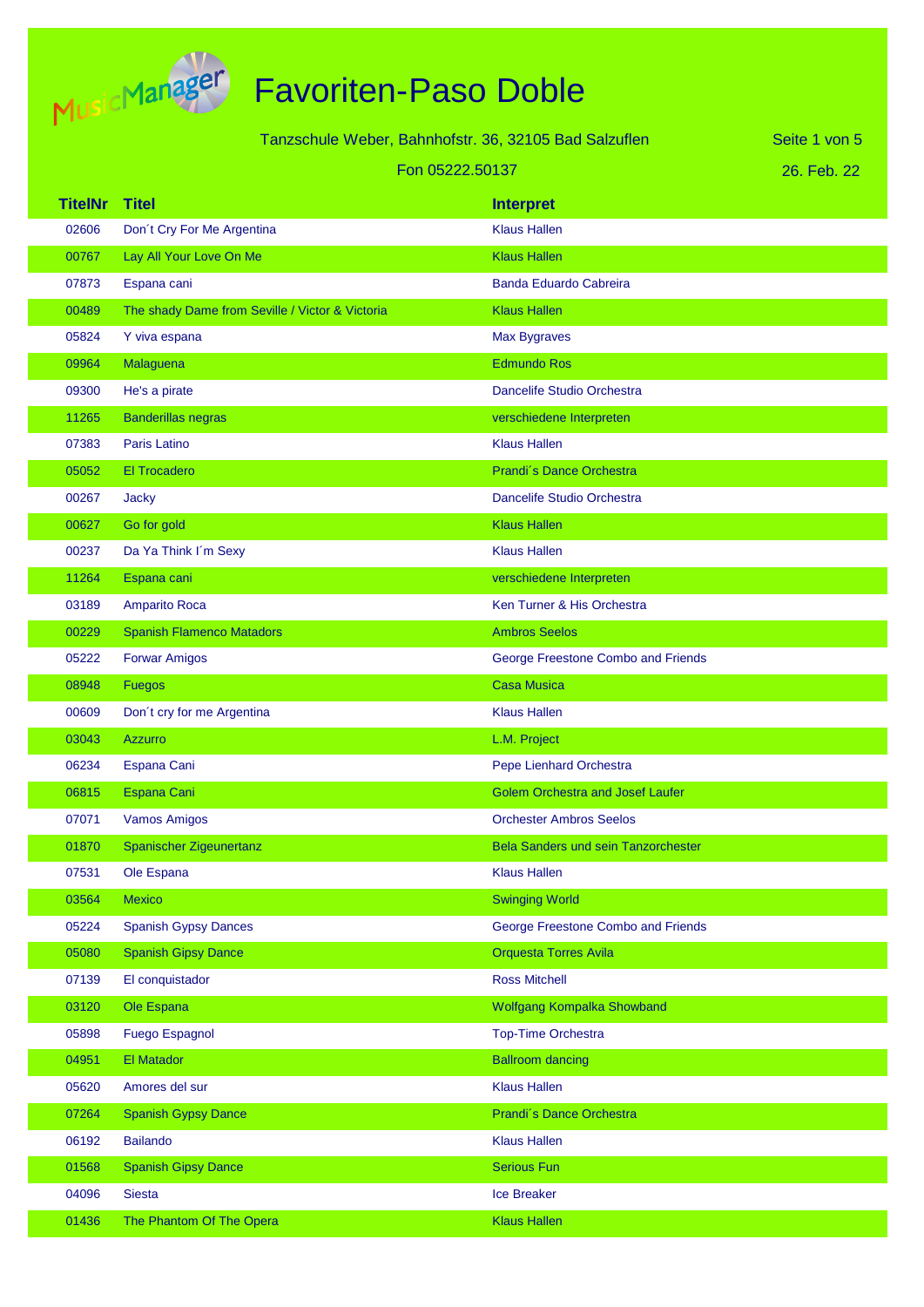

|                | Tanzschule Weber, Bahnhofstr. 36, 32105 Bad Salzuflen |                 |                                              | Seite 2 von 5 |
|----------------|-------------------------------------------------------|-----------------|----------------------------------------------|---------------|
|                |                                                       | Fon 05222.50137 |                                              | 26. Feb. 22   |
| <b>TitelNr</b> | <b>Titel</b>                                          |                 | <b>Interpret</b>                             |               |
| 03539          | A Night In Cadiz                                      |                 | <b>Ross Mitchell</b>                         |               |
| 00434          | <b>Un Paso Mas</b>                                    |                 | <b>Dancelife Studio Orchestra</b>            |               |
| 00584          | Espana Cani                                           |                 | <b>Helly Kumpusch</b>                        |               |
| 04318          | <b>Matador Paso</b>                                   |                 | <b>Andy Fortuna Productions</b>              |               |
| 05976          | <b>Spanish Matador</b>                                |                 | Tony Evans & His Orchestra                   |               |
| 00582          | <b>Spanish Gipsy Dance</b>                            |                 | <b>Joe Loss</b>                              |               |
| 04264          | Malaguena                                             |                 | pro media musik gmbh                         |               |
| 00931          | Then I Kissed Her                                     |                 | <b>Klaus Hallen</b>                          |               |
| 03592          | La Corrida                                            |                 | <b>Ross Mitchell</b>                         |               |
| 03138          | L'Arlesienne Fantasie                                 |                 | <b>Etienne Cap</b>                           |               |
| 02594          | Don Juan                                              |                 | Dancelife Studio Orchestra                   |               |
| 03201          | Y Viva Espana                                         |                 | <b>Dancelife Studio Orchestra</b>            |               |
| 04651          | Espana Cani                                           |                 | verschiedene Interpreten                     |               |
| 04086          | <b>Fiesta</b>                                         |                 | <b>Ice Breaker</b>                           |               |
| 04091          | <b>Ovación Del Torero</b>                             |                 | <b>Ice Breaker</b>                           |               |
| 05821          | Amparita Roca                                         |                 | Victor Silvester Jnr. & Andy Ross Orchestras |               |
| 05223          | Monolita                                              |                 | George de la Costa                           |               |
| 04307          | Espana Cani                                           |                 | <b>Ambros Seelos</b>                         |               |
| 06590          | <b>Thunderbirds Theme</b>                             |                 | Dancelife Studio Orchestra                   |               |
| 01460          | <b>Gonna Fly Now</b>                                  |                 | <b>Klaus Hallen</b>                          |               |
| 02893          | Don Juan                                              |                 | <b>Howard Blaikey</b>                        |               |
| 07201          | Corrida Colonia                                       |                 | <b>Günter Noris</b>                          |               |
| 00688          | <b>Amor Espanol</b>                                   |                 | <b>Günther Noris</b>                         |               |
| 06411          | Hava Nageela                                          |                 | <b>Klaus Hallen</b>                          |               |
| 06262          | <b>Pinball Wizzard</b>                                |                 | <b>Klaus Hallen</b>                          |               |
| 06394          | Paso de Garibaldi                                     |                 | <b>Orchester Etienne Cap</b>                 |               |
| 03472          | Con Divisa Verde Y Oro                                |                 | Orquesta Espanola Con Castanuelas            |               |
| 03849          | El Matador                                            |                 | Prandi's Dance Orchestra                     |               |
| 03804          | Paso-Doble Estudiantina                               |                 | <b>Werner Tauber</b>                         |               |
| 03547          | Espana Cani                                           |                 | <b>Salsamerica</b>                           |               |
| 01235          | Auf in den Kampf Torero                               |                 | <b>Werner Tauber</b>                         |               |
| 01066          | <b>Pinball Wizard</b>                                 |                 | <b>Klaus Hallen</b>                          |               |
| 03773          | <b>Fista Favorita</b>                                 |                 | Carlos Romanos & His Orchestra               |               |
| 03471          | Monolete                                              |                 | Orquesta Espanola Con Castanuelas            |               |
| 01262          | Eviva Espana                                          |                 | Markus Schöffl                               |               |
| 03834          | <b>Matador Paso</b>                                   |                 | <b>Rick Hall and Andy Fortuna</b>            |               |
| 03848          | <b>Fiesta Madrilena</b>                               |                 | Prandi's Dance Orchestra                     |               |
| 01437          | <b>Spanish Gipsy Dance</b>                            |                 | <b>Klaus Hallen</b>                          |               |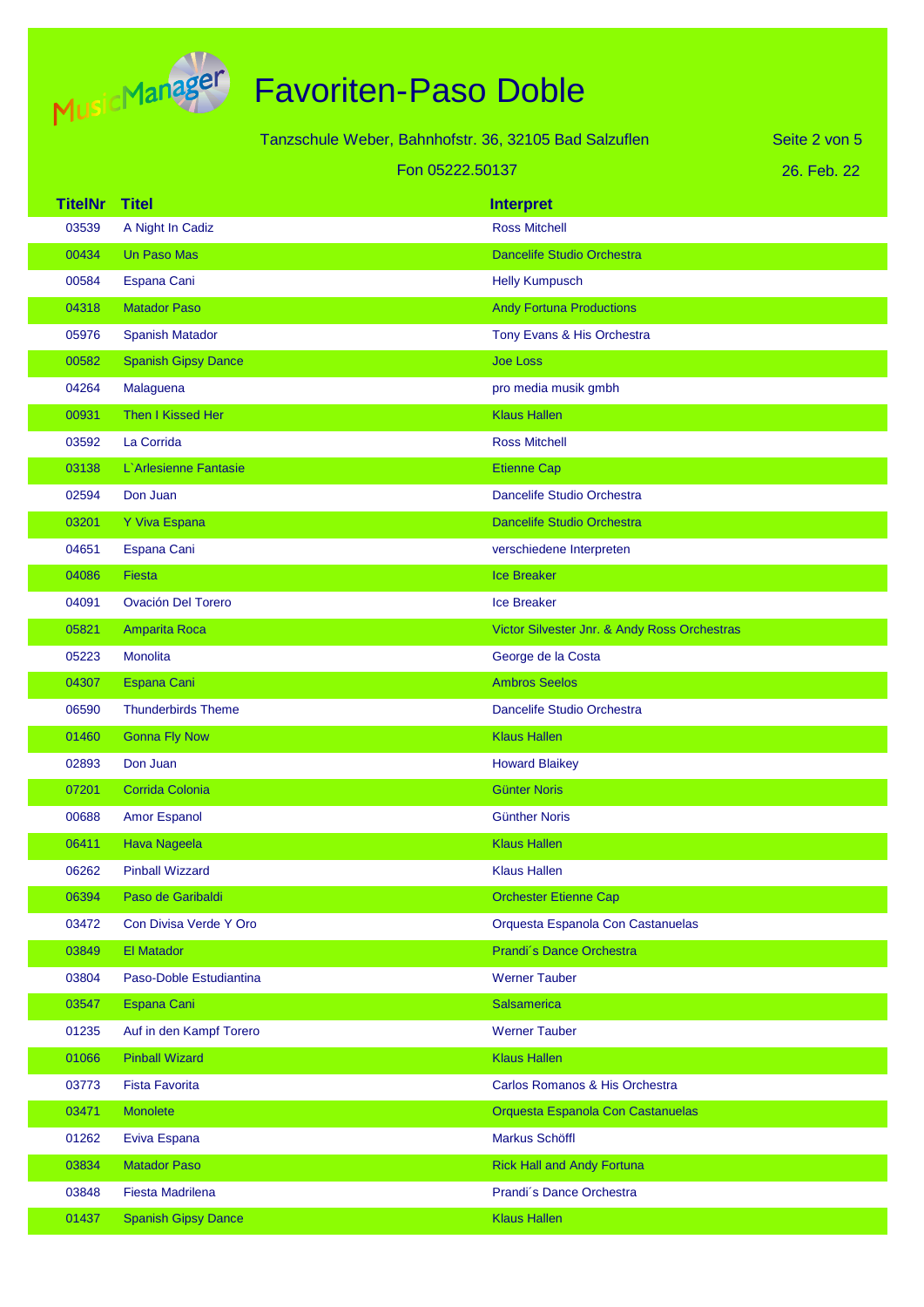

|                | Tanzschule Weber, Bahnhofstr. 36, 32105 Bad Salzuflen<br>Seite 3 von 5 |                                           |             |
|----------------|------------------------------------------------------------------------|-------------------------------------------|-------------|
|                | Fon 05222.50137                                                        |                                           | 26. Feb. 22 |
| <b>TitelNr</b> | <b>Titel</b>                                                           | <b>Interpret</b>                          |             |
| 00802          | <b>Bublitchki</b>                                                      | <b>Werner Tauber</b>                      |             |
| 03405          | Auf In Den Kampf Torero                                                | <b>Werner Tauber</b>                      |             |
| 03864          | El Conquistador                                                        | <b>Ross Mitchell</b>                      |             |
| 03915          | <b>Dance With Death</b>                                                | <b>Werner Tauber</b>                      |             |
| 00729          | Gitano                                                                 | <b>Hugo Strasser</b>                      |             |
| 00583          | <b>Spanish Flamenco Matadors</b>                                       | <b>Ambros Seelos</b>                      |             |
| 00347          | The Rodrigo Guitar Concerto                                            | <b>Werner Tauber</b>                      |             |
| 04191          | <b>Mucho Bien</b>                                                      | Prandi's Dance Orchestra                  |             |
| 00865          | La Danza                                                               | <b>Werner Tauber</b>                      |             |
| 01664          | Heureka                                                                | <b>Erich Bachmann Orchestra</b>           |             |
| 02994          | Kosaken-Patrouille                                                     | <b>Klaus Hallen</b>                       |             |
| 03017          | <b>Mexico</b>                                                          | <b>Dancelife Studio Orchestra</b>         |             |
| 04571          | Arriba Arriba                                                          | Prandi's Dance Orchestra                  |             |
| 02974          | Man in black                                                           | <b>Klaus Hallen</b>                       |             |
| 03063          | Viva Espana                                                            | <b>Hugo Strasser</b>                      |             |
| 02623          | <b>Medley PasoDobles</b>                                               | <b>Luis Cobos</b>                         |             |
| 02055          | Carmen                                                                 | <b>Günther Noris</b>                      |             |
| 02034          | Espana Olé                                                             | <b>Hugo Strasser</b>                      |             |
| 03468          | Espana Cani                                                            | Orquesta Espanola Con Castanuelas         |             |
| 01892          | Corrida                                                                | May-Records                               |             |
| 03470          | Gallito                                                                | Orquesta Espanola Con Castanuelas         |             |
| 01604          | <b>El Bailador</b>                                                     | Karl Schmidt Big Band                     |             |
| 03218          | Spanish Gypsy Dance                                                    | Irvin Tidswell and the falsch             |             |
| 03310          | <b>Night And Day</b>                                                   | <b>Sunset Dance Orchestra</b>             |             |
| 03331          | Respado                                                                | <b>Gerard Hever</b>                       |             |
| 03349          | Corrida Colonia                                                        | <b>Günther Noris</b>                      |             |
| 03387          | <b>Toque Torero</b>                                                    | <b>Werner Tauber</b>                      |             |
| 04192          | <b>Guitarra Gitana</b>                                                 | Prandi's Dance Orchestra                  |             |
| 03458          | El gato montes                                                         | <b>Hugo Strasser</b>                      |             |
| 03469          | <b>El Gato Montes</b>                                                  | Orquesta Espanola Con Castanuelas         |             |
| 01967          | Rosamunde                                                              | Dancelife Studio Orchestra                |             |
| 05225          | Conquistador                                                           | <b>George Freestone Combo and Friends</b> |             |
| 04694          | La Gran Corrida                                                        | <b>Ambros Seelos</b>                      |             |
| 04729          | <b>Spanish Trumpets</b>                                                | <b>Klaus Hallen</b>                       |             |
| 04757          | <b>Bailando</b>                                                        | <b>Klaus Hallen</b>                       |             |
| 04769          | <b>Spanish Guitars and Castagnettes</b>                                | <b>Ambros Seelos</b>                      |             |
| 04770          | <b>Spanish Flamenco Matadors</b>                                       | <b>Ambros Seelos</b>                      |             |
| 04923          | Torreador                                                              | Andy Ross & His Orchestra                 |             |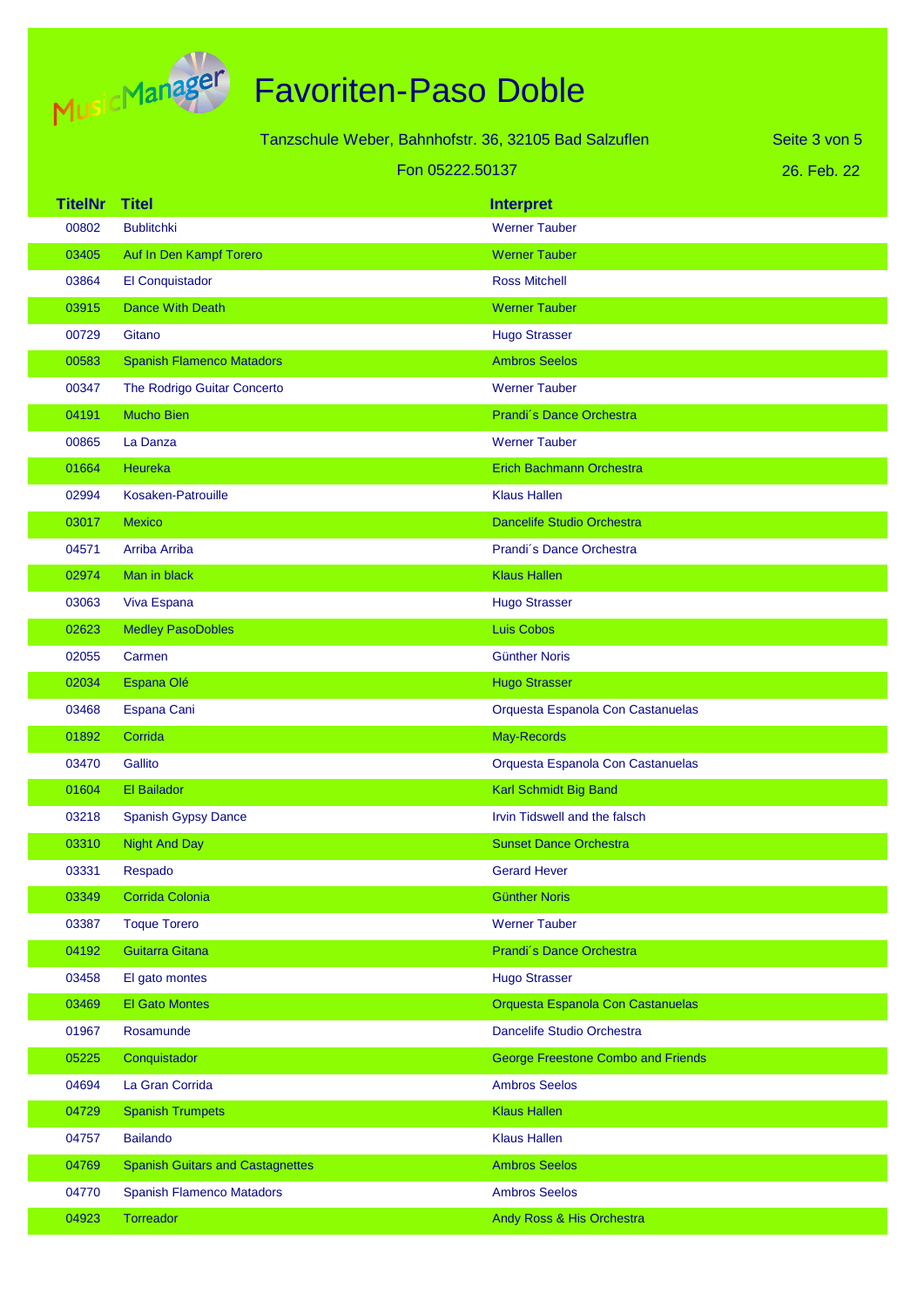

|                |                               | Tanzschule Weber, Bahnhofstr. 36, 32105 Bad Salzuflen |                                       | Seite 4 von 5 |
|----------------|-------------------------------|-------------------------------------------------------|---------------------------------------|---------------|
|                |                               | Fon 05222.50137                                       |                                       | 26. Feb. 22   |
| <b>TitelNr</b> | <b>Titel</b>                  |                                                       | <b>Interpret</b>                      |               |
| 04963          | <b>Titanic theme</b>          |                                                       | <b>Andy Fortuna Productions</b>       |               |
| 04685          | <b>Spanish Spell</b>          |                                                       | Hansi & Bianca                        |               |
| 05051          | Arriba Arriba                 |                                                       | Prandi's Dance Orchestra              |               |
| 05904          | <b>Espana Cani</b>            |                                                       | verschiedene Interpreten              |               |
| 05273          | <b>Spanish Gipsy Dance</b>    |                                                       | <b>Joe Loss</b>                       |               |
| 05289          | Apache                        |                                                       | <b>Klaus Hallen</b>                   |               |
| 05662          | <b>Rio Rita</b>               |                                                       | <b>Victor Silvester</b>               |               |
| 05844          | El Secondo                    |                                                       | <b>Hugo Strasser</b>                  |               |
| 04205          | <b>Fiesta Madrilena</b>       |                                                       | Prandi's Dance Orchestra              |               |
| 06538          | <b>Flamenco Espanol</b>       |                                                       | <b>Caterina Valente</b>               |               |
| 04385          | Das Lied vom Tod              |                                                       | <b>Klaus Hallen</b>                   |               |
| 05012          | Malaguena                     |                                                       | <b>Werner Tauber</b>                  |               |
| 04277          | Pasopim                       |                                                       | Dancelife Studio Orchestra            |               |
| 04206          | El Matador                    |                                                       | Prandi's Dance Orchestra              |               |
| 04213          | The Final Countdown           |                                                       | <b>Klaus Hallen</b>                   |               |
| 04214          | <b>The Final Countdown</b>    |                                                       | <b>Klaus Hallen</b>                   |               |
| 04263          | Quijote                       |                                                       | pro media musik gmbh                  |               |
| 04684          | Espana cani                   |                                                       | Hansi & Bianca                        |               |
| 04276          | El gato montes                |                                                       | Dancelife Studio Orchestra            |               |
| 04331          | Torreador                     |                                                       | <b>Orchidea Blue Group</b>            |               |
| 04340          | Amparita Roca                 |                                                       | <b>Louis Funny Group</b>              |               |
| 04586          | Kalinka                       |                                                       | <b>Werner Tauber</b>                  |               |
| 04265          | <b>El Sombre Verde</b>        |                                                       | pro media musik gmbh                  |               |
| 04626          | <b>Buen Cartel</b>            |                                                       | <b>Tanzorchester Wolf Kaiser</b>      |               |
| 04344          | The Spanish Gipsy             |                                                       | Diapason Orchestra                    |               |
| 04572          | <b>El Trocadero</b>           |                                                       | Prandi's Dance Orchestra              |               |
| 04448          | Arriba Arriba                 |                                                       | Prandi's Dance Orchestra              |               |
| 00016          | Charro                        |                                                       | <b>Klaus Hallen und Rio</b>           |               |
| 04360          | <b>Chostriders In The Sky</b> |                                                       | <b>Klaus Hallen</b>                   |               |
| 04667          | El Torero                     |                                                       | <b>Günter Noris</b>                   |               |
| 08182          | Spanish gipsy dance           |                                                       | orquesta del tendido                  |               |
| 09387          | <b>Torero</b>                 |                                                       | <b>Dancelife Studio Orchestra</b>     |               |
| 07956          | <b>Spanish Gipsy Dance</b>    |                                                       | Partick Siben & Stuttgarter Saloniker |               |
| 07690          | El gato montez                |                                                       | <b>Dancelife Studio Orchestra</b>     |               |
| 08949          | Spanish gipsy dance           |                                                       | <b>Casa Musica</b>                    |               |
| 08760          | <b>Spanish Gipsy Dance</b>    |                                                       | <b>Irving Cottler Orchestra</b>       |               |
| 09608          | El gato mones                 |                                                       | Dancelife Studio Orchestra            |               |
| 08247          | Road To Nowhere               |                                                       | Dancelife Studio Orchestra            |               |